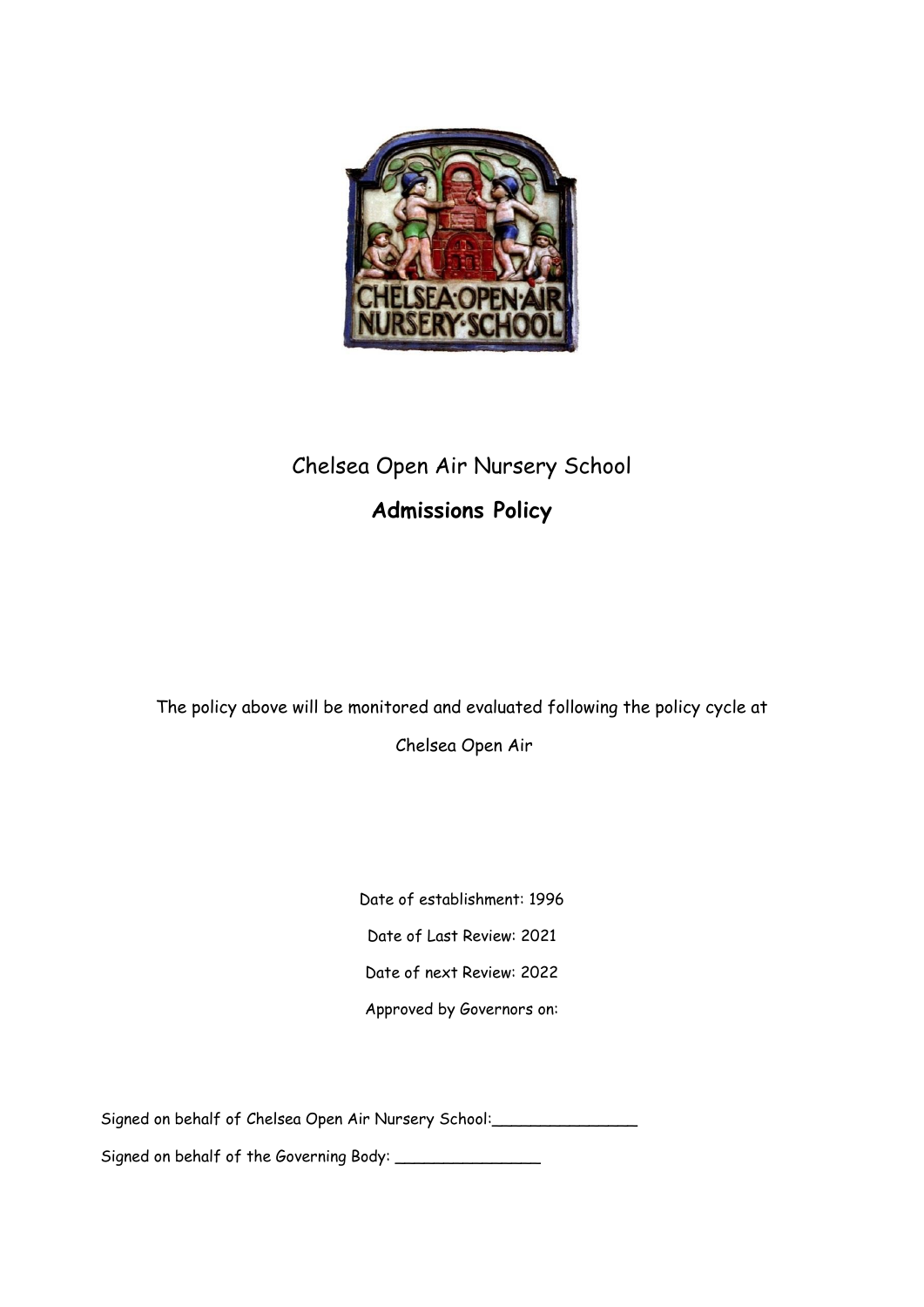## **ROYAL BOROUGH OF KENSINGTON AND CHELSEA CHELSEA OPEN AIR NURSERY SCHOOL – ADMISSIONS POLICY**

Chelsea Open Air Nursery School offers up to 70 nursery education places for children from Rising Three to five years of age. These places are offered free of charge during *term time only* for 15 and 30 hours per week depending on your circumstances. Government funding starts the term after your child turns 3 years old. Some Rising Threes may qualify for 15 hours funding. The criteria for this allocation is set by the Government.

The Government funding is intended to deliver high quality education. It is not intended to cover the cost of meals, other consumables, additional hours or additional services. Our main admissions take place each September, places are offered out during the second half of the Spring-Term. To secure your place you will need to return the 'Offer and Agreement' form before the stated date and where required, pay a deposit.

Places are also filled throughout the academic as and when they become available. For example there is often a January intake.

## **15 Hour Places**

The 15 hour places are offered over five half days, either morning (9.00 am to 12.00am) or afternoon (1.00pm to 4.00pm). Parents can request their preference. We will try to meet parental need however it is not guaranteed. There is an option to increase your child's hours for a fee. Please see below.

## **30 Hour Places**

We offer 30 hour places. This can be taken term-time only, Monday to Friday 9.00am-3.00pm. A deposit of £400 is taken to hold the place and is refunded at the end of the first half term of attendance. If your child leaves before this time you will forfeit your deposit. In some family circumstances and at the discretion of the Senior Management Team a deposit may be waived.

To check your eligibility for 30 hours, you will need to meet the criteria below and apply through the online website: [www.rbkc.gov.uk/childcarechoices.](http://www.rbkc.gov.uk/childcarechoices) If you meet the requirements you will be issued with a voucher. You will be able to use a 30 Hour Voucher the term after your child turns 3. You can apply for the code before this.

Your 30 Hour code will be checked once each term during their enrolment in the nursery. It is the parents /carer's responsibility to ensure the voucher remains valid otherwise they may lose their funded place.

To qualify for a 30 hour place parents must meet the following criteria:

- All parents in the household work the equivalent of 16 hours a week and earn at least £115.20 per week (if over the age of 25) and £107.20 per week (if between the ages of 21-24).
- No one parent in the household earns over £100,000.
- Both parents are employed, but one or both parents are temporarily away from the workplace on parental, maternity, paternity or adoption leave.
- Both parents are employed, but one or both parents are away from the workplace on statutory sick pay.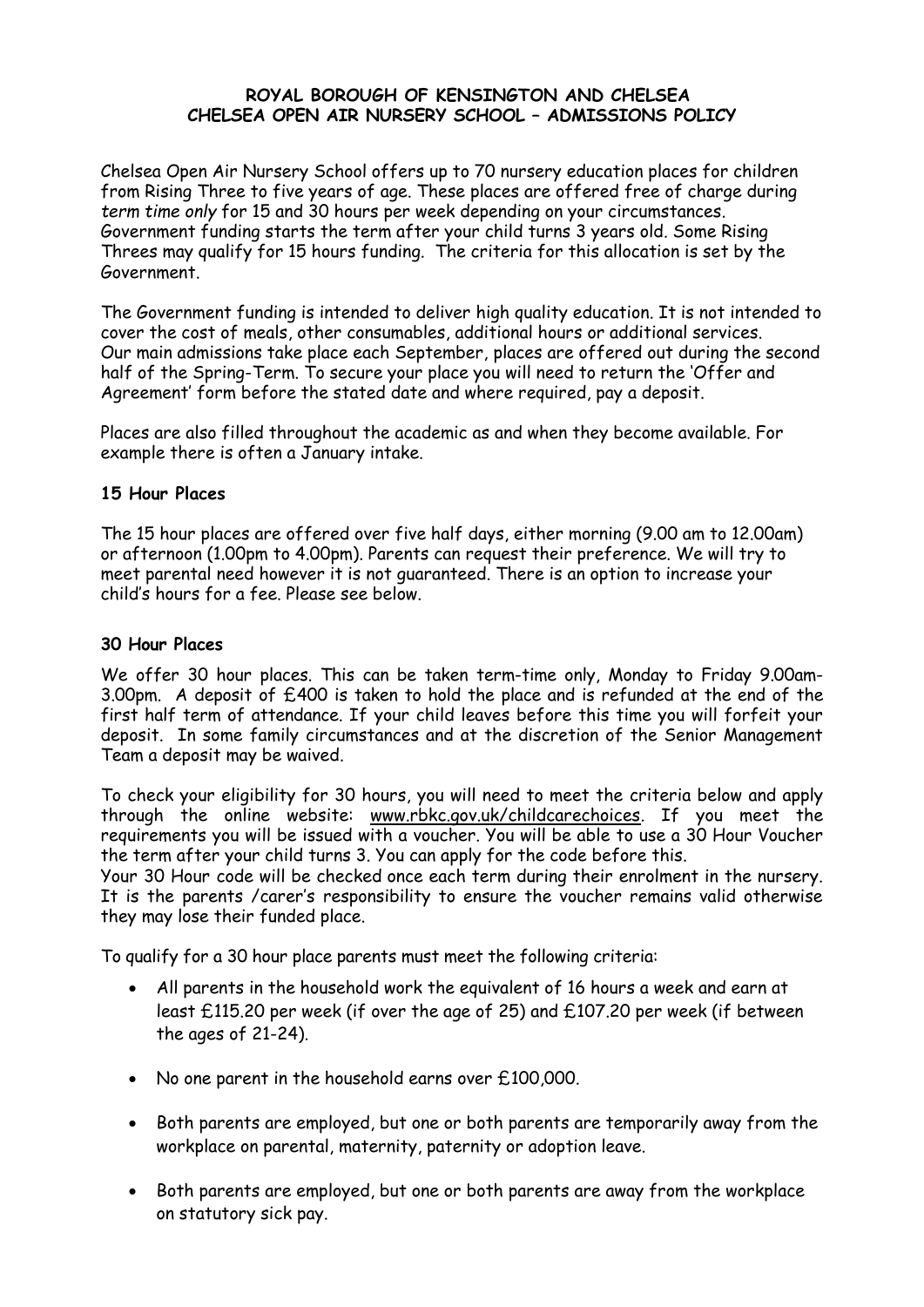- One parent is employed and one parent is disabled or incapacitated based on receipt of special benefits.
- One parent is employed and one parent has substantial caring responsibilities based on specific benefits received for caring.

Additional hours for the Core School Day or via our Breakfast & After School Club are available for a fee. For more information please see the 'Additional Hours' section.

## **Additional Hours**

15 or 30 hours are totally free for 3 & 4 year olds (Starting the term after they turn 3). However paid additional hours are available. Priority for paid services goes to working parents. This works on a first come first served basis.

All of the following options are paid services.

Options:

## **15 hours place**

| <b>Additional Service</b> | <b>Time</b>   | Cost per session | Refundable Deposit |
|---------------------------|---------------|------------------|--------------------|
| Breakfast Club            | 8.15am-9.00am | £7.50            | £50                |
| Full Core Day             | 9.00am-4.00pm | £32.00           | £400               |
| After School Club         | 4.00pm-5.00pm | £10.00           | £100               |

## **30 Hours place**

| <b>Additional Service</b> | <b>Time</b>     | Cost per session | Refundable Deposit |
|---------------------------|-----------------|------------------|--------------------|
| Breakfast Club            | 8.15am-9.00am   | £7.50            | £50                |
| <b>Additional Daily</b>   | 3.00pm-4.00pm   | £10.00           | £100               |
| Hour                      |                 |                  |                    |
| After School Club         | $4.00pm-5.00pm$ | £10.00           |                    |

## **Admissions Criteria**

The Headteacher/Admissions Panel will take into account the preservation of a balanced cohort, for example between the types of places available at the school, balance of boys and girls, age of child, special educational needs etc.

Places are therefore offered in the following order of priority.

## **Category A:**

- 1. Children who are in the care of the local authority
- 2. Children who have an Educational Health Care Plan that names the School
- 3. Children who are considered "in need" under the 1991 Children's Act (Appendix A)
- 4. Children with parents working in the services
- 5. Children who qualify for the 30 hours free education & childcare
- 6. Children who are eligible for free school meals
- 7. Children who have a sibling attending COA at the time of entry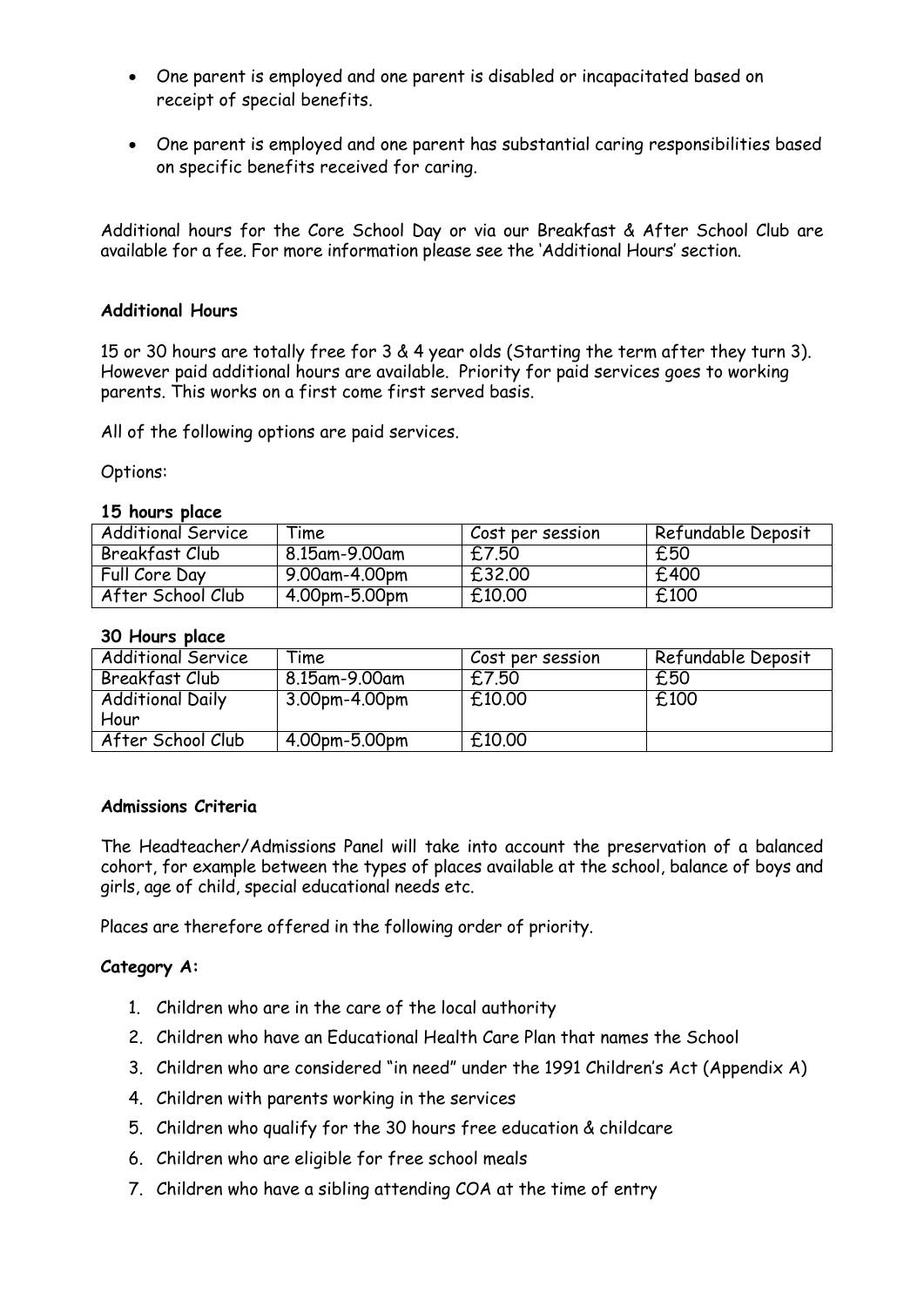## **Category B**

- **1.** Distance of the child's home to the school. Measurement of the distance will be over a straight line distance.
- **2.** Children who have previously had siblings attending COA
- **3.** Child's age

The Head Teacher and Admissions Panel will:

-Judge the balance between educational, medical and social needs on individual applications.

-Exercise professional judgement on the educational, medical and social needs of individual applicants, the Admissions Panel and Governors will consider the child's specific needs and where relevant a child's family circumstances.

-Will take into account advice offered by other relevant professionals for example; Social Workers, Health Visitors, Speech & Language Therapists etc.

-Reserve the right to adjust or wave deposit fees in relation to the specific needs of a family, where this may prevent a child taking a place.

-The academic year runs from September to August so children will generally be admitted the September after their third birthday.

-Where required by the nursery, places will be filled at other times throughout the year. Any vacancies during the academic year will be filled according to the admissions criteria taking into account the existing cohort.

## **Rising Threes**

Chelsea Open Air provides places for a limited number of 'Rising Threes'. 'Rising Threes' are children who are turning three within the academic term that they start Nursery.

When does your child become a Rising Three?

| D.O.B- turning 3 within                        | Academic Term they are considered a Rising |
|------------------------------------------------|--------------------------------------------|
| these dates.                                   | Three                                      |
| $1st$ September-31 $st$<br>December            | Autumn Term                                |
| 1 <sup>st</sup> January-31 <sup>st</sup> March | Spring Term                                |
| $1st$ April- $31st$ August                     | Summer Term                                |

Rising Threes do not receive funding for education in the same way that three and four year olds do, therefore the admissions process is slightly different. The school does not receive government funding for 15 or 30 hour places until the academic term *after* a child turns 3. Therefore a fee will be charged or parents can apply for 2yr old funding.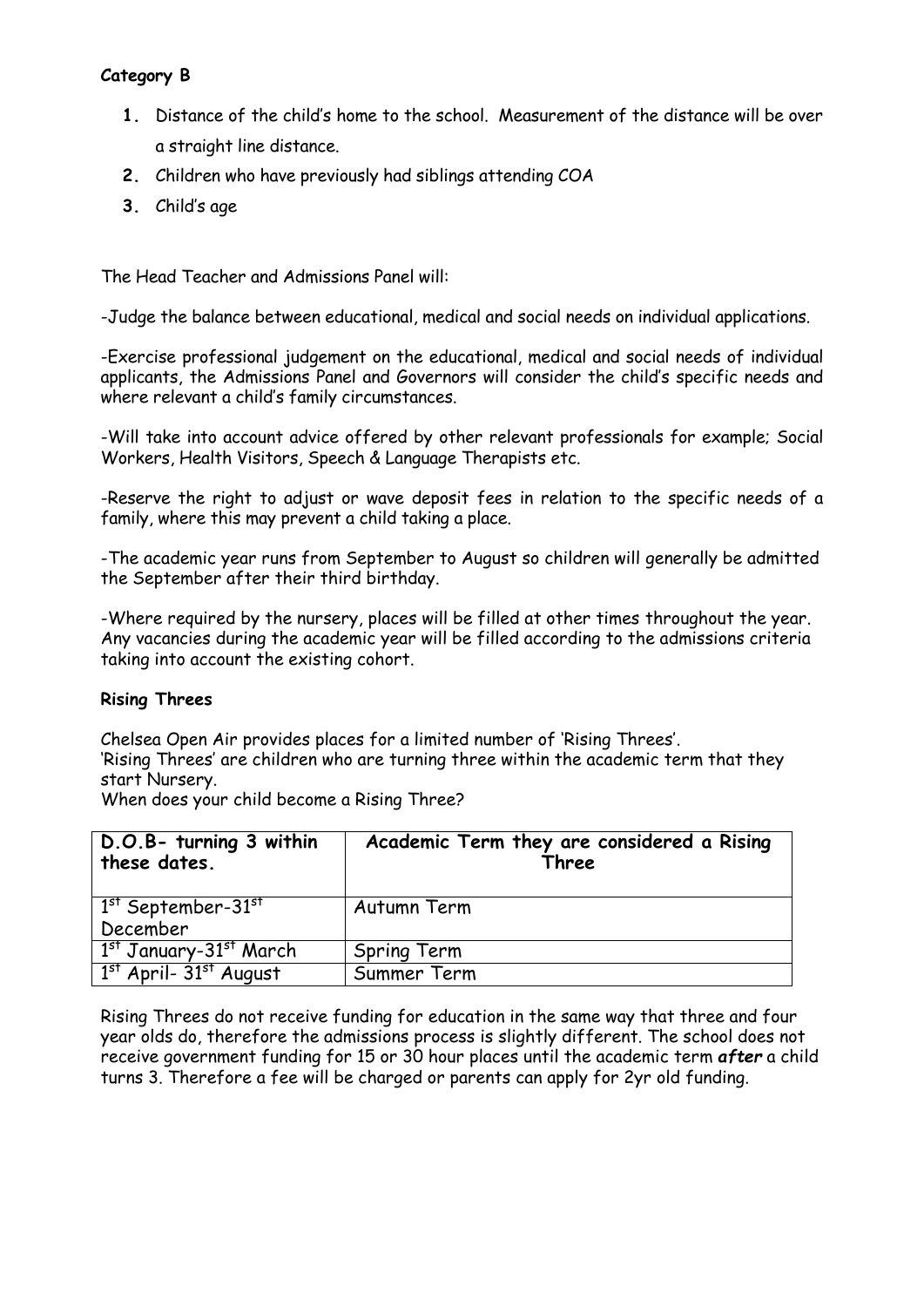## **Option 1: Free early learning for 2 year olds**

## Who is eligible?

To qualify for a funded place families must be in receipt of one or more of the following:

- Income Support
- Income-based Jobseeker's Allowance (JSA)
- Income-related Employment and Support Allowance (ESA)
- Universal Credit if you and your partner have a combined income from work of less than £15,400 a year after tax
- Tax credits and you have an annual income of under £16,190 before tax
- The guaranteed element of State Pension Credit
- Support through part 6 of the Immigration and Asylum Act
- The Working Tax Credit 4-week run on (the payment you get when you stop qualifying for Working Tax Credit)

A child can also get free early education and childcare if any of the following apply:

- They're looked after by a local council
- They have an Education, Health and Care Plan (EHCP)
- They get Disability Living Allowance
- They've left care under a special guardianship order, child arrangements order or adoption order

Chelsea Open Air offers this entitlement the term your child turns Three.

If you are eligible for funding please apply for a place using the RBKC Government website- see the link below;

<https://www.rbkc.gov.uk/2yo/>

## **Option 2: Paid places**

We offer 15 hour places Monday to Friday 9.00am-12.00pm. There is also an opportunity to pay for additional hours, extending the day from 9.00am-4.00pm.

| Hours                                         | Cost                             | Deposit |
|-----------------------------------------------|----------------------------------|---------|
| 15 hours: Monday to Friday<br>9.00am-12.00pm. | $£150$ per week (£30<br>per day) | £400    |
| Full day: 9.00am-4.00pm                       | $£70$ per day (£350<br>week)     | £700    |

These costs apply for one term only as the term after your child turns three they become eligible for 3 & 4 year old funded 15 or 30 hour places. (Please see above in policy)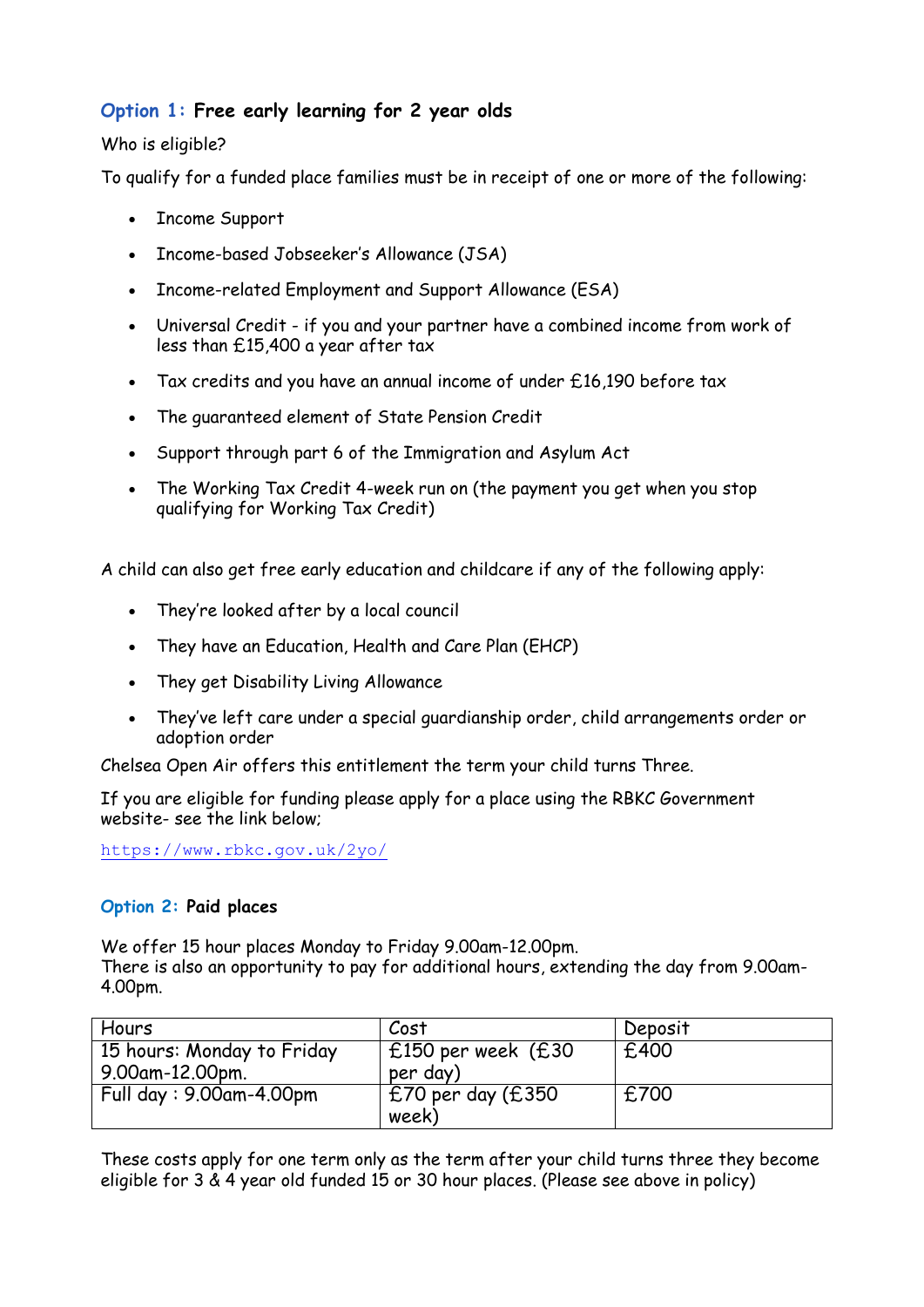#### **Nursery School Procedures**

Children can be registered on the waiting list at two years of age. An appointment may then be made to visit the school and discuss the provision available for children.

To register on the waiting list parents are required to complete the Chelsea Open Air Nursery School Admission Form.

The waiting list will be considered in the Spring Term and places will be offered accordingly.

Successful applicants will be notified by letter/email prior to admission. Names of children not offered a place will remain on the waiting list.

Any applications received after the first panel meeting will only be taken into account if the list is considered a second time.

Once a place had been offered parents will be required to provide; proof of address (e.g. council tax bill or utilities bill), any additional qualifying circumstances (e.g. income support book, letter from a professional etc) and a copy of the child's birth certificate.

Places will be continued to be offered until all spaces are full.

The Head Teacher has the ultimate responsibility for the allocation of places; though all applications are considered by a panel of relevant staff.

#### **Admissions Primary School**

Children usually start Reception class in the September after their  $4<sup>th</sup>$  birthday. Applications for these places should be applied for through Kensington and Chelsea's online school admission process by the end of January the year they would start.

Information obtained during the admissions process is stored securely in line with our Privacy Policy & Notices.